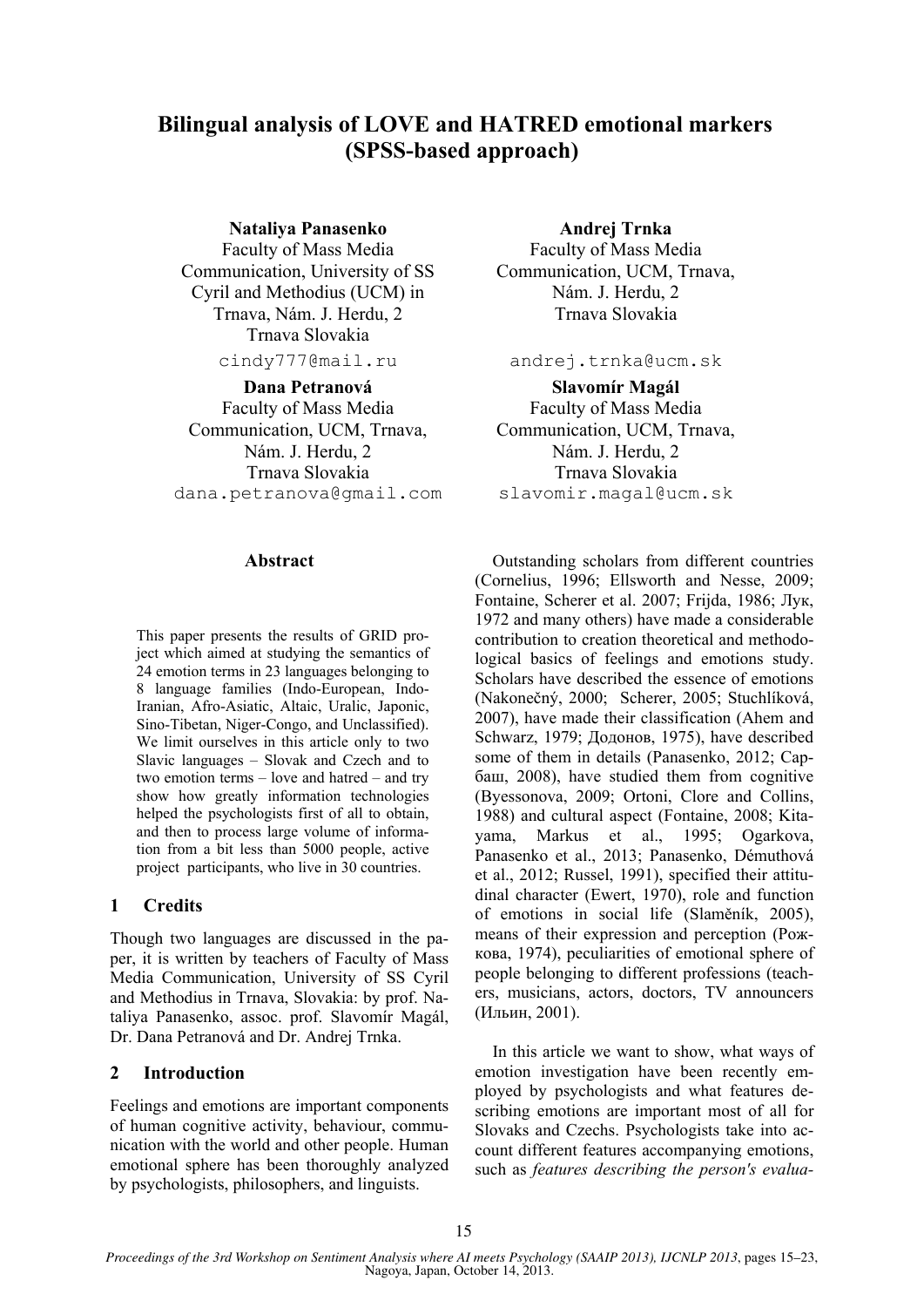*tion or appraisal of the event*, *features describing the bodily symptoms* that tend to occur during the emotional state (felt shivers in the neck or chest, got pale, felt his/her heartbeat slowing down, felt his/her heartbeat getting faster, felt his/her breathing getting faster, perspired, or had moist hands); *features describing facial and vocal expressions*, that accompany the emotion (blushed, smiled, felt his/her jaw drop, pressed his/her lips together, felt his/her eyebrows go up, frowned, closed his/her eyes, had tears in his/her eyes; changes in the loudness of voice, of speech melody, speech tempo, speech disturbances, etc.). All these symptoms are included into GRID project, results of which we present in our paper.

# **3 GRID project**

The International GRID Research Consortium was founded in 2005 to organize a world-wide study of the semantics of emotion terms in different languages (French, Italian, Portuguese, Romansh, Spanish; Afrikaans, Dutch, English, German; Bulgarian, Czech, Polish, Russian, Slovak, Ukrainian; Greek; Hindi; Arabic, Hebrew; Turkish; Estonian, Finnish, Hungarian; Japanese; Chinese, Burmese; Sepedi and Basque) using a componential approach. Project brings together researchers from different countries and disciplines who have a major interest in language and emotion. GRID project was supported by the Swiss National Center of Competence in Research on Affective Sciences (SCAS), University of Geneva (Switzerland) and University of Ghent (Belgium). Here and further on the description of the project was borrowed from the participants' guidelines and from the collective monograph, which reflects results of GRID project (Components of emotional meaning. A sourcebook, 2013).

In the study native speakers judged the meaning of emotion terms in their languages, evaluating them on dimensions reflecting different components of emotional experience (Fontaine, Scherer, et al. 2007). The GRID consortium was coordinated by Klaus R. Scherer (Switzerland), Johnny R. J. Fontaine (Belgium) and Phoebe C. Ellsworth (USA).

# **3.1 Data mining**

Before we present results of the experimental research we want to describe stages of GRID project, which we will name further on as GRID.

First of all, 24 emotion terms (such as sadness, shame, guilt, compassion, love, contentment, happiness, pride, etc.), as well as the tasks to fulfill which were originally in English, were translated by the coordinators into their native languages, which we have already mentioned.

Participants of the project were asked to respond to a web questionnaire hosted on the SCAS website. In the web-based instrument each participant had to evaluate 4 out of 24 emotion words on a profile of 144 componential emotion features. The process of answering lasted from 40 minutes to about an hour. Each language had several data-gathering members (38 people) who followed the instructions provided by the senior coordinators.

The minimum necessary number of people under test in each language was 120. From the data reflected in the book based on the project results (Components of emotional meaning. A sourcebook, 2013) we see that the number of project participants varies from language to language. The largest number of people who have completed all the 17 categories of the questionnaire is 247 (Chinese, China, Beijing); large number – 220 (Spanish, Peru, Lima), 211 (Chinese, Taiwan, Chia-Yi). The smallest number of participants – 66 – was in Burmese (Burma, Myanmar) and in Hebrew  $-81 -$  (Israel, Haifa).

We have 135 Slovak participants in the project and 125 Czech ones. Though there was no age limit, the average age of Slovak and Czech students is respectively 22.47 and 19.94. All the questions were grouped into several categories: categ. 1 *evaluation* (which included such items as features describing the person's evaluation or appraisal of the event – 31 items); categ. 2 *bodily symptoms* (features describing the bodily symptoms that tend to occur during the emotional state – 18); categ. 3 *expression* (features describing facial and vocal expressions and gestures, that accompany the emotion – 26); categ. 4 *action tendencies* (features describing tendencies to behave in certain ways that accompany the emotion – 40); categ. 5 *subjective feeling* (features describing the subjective experience that characterizes the emotion – 22); categ. 6 *regulation* (features describing ways in which the emotion can be regulated – 4); categ. 7 *general* (some general features of the emotion experienced  $-3$ ). These features are presented below in the tables, where they are abbreviated in such a way: categ2\_i7 *felt her or his heartbeat getting faster*;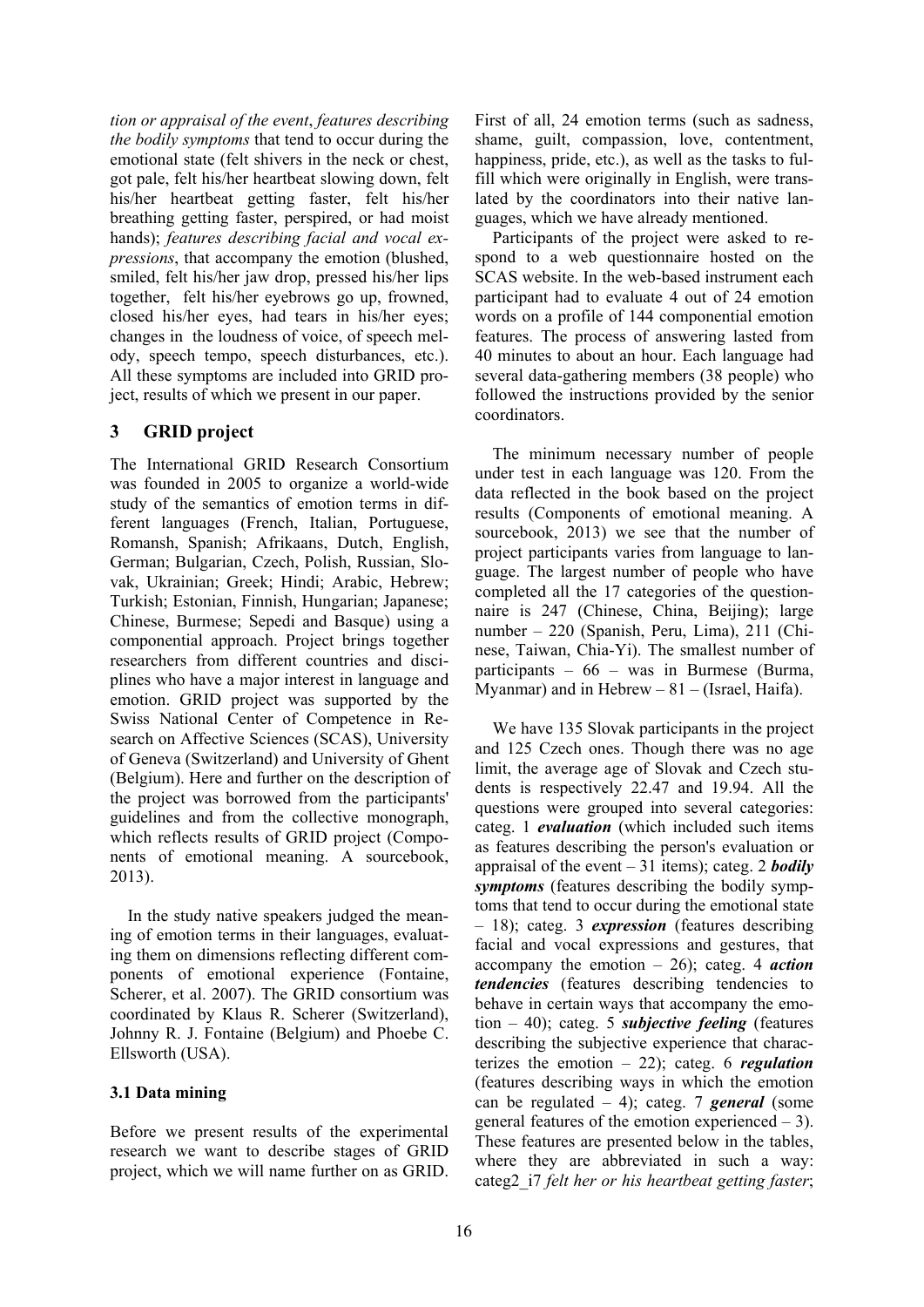categ2\_i16 *blushed*; categ3\_i7 *opened her or his eyes widely*; categ5\_i6 *felt at ease*. As we have mentioned above, total number of the features is 144.

Most of the participants (with the exception of people from Tunisia (Arabic, Tunis) and Peru (Spanish, Lima) and partially Ukraine (Russian, Kiev) answered questions on-line; each participant was given four different emotion terms chosen at random by the computer. For Slovak students it was naturally to be involved into the project on-line; they were called by Vrabec "generation on-line" (2010: 82). The questionnaire was anonymous, but it was necessary to mention age, sex, education, country of residence and spoken languages. It was necessary to answer all the questions of the programme, otherwise the data were not accepted. Later on all the data obtained were thoroughly processed by the latest version of SPSS Statistics ver. 21. This gave us the opportunity to capture the most important dimensions measured by GRID with a limited number of well-differentiating and cross-cultural stable features.

# **4 Love and hatred as emotive terms**

As we have already mentioned above, there are many classifications of emotions and feelings and approaches to their study. The question arises how to process the information about them, because ways of processing of the received data are considered to be a prominent aspect of psychological research. For many decades scientists offered varied methods of diagnostics of emotional states, verbal and nonverbal ways of feelings and emotions expression. Procedures which with each coil of progress in science become more and more complicated and accomplished result from the theoretical sources offered by scholars, as well as technical possibilities in a society on the given stage of progress.

The question is how after all the person expresses one's feelings and if there are differences in various cultures on adequate perception and interpretation of emotions. As Russell claims (1991), people belonging to different cultures, are capable to perceive and estimate correctly expressions of a human face, to define on it such emotional states, as pleasure, anger, grief, fear, disgust, and surprise. On the other side there are culture specific differences in expressing human emotions and feelings.

The analysis of studies performed by psychologists and linguists, gives us an opportunity to assume, that there are universal and specific ways of emotions and feelings expression. We may speak about linguistic and extralinguistic ways (Панасенко, 2009). GRID questionnaire mainly includes extralinguistic ways, such as gesticulation, facial expression, bodily movements and some others. Linguistic ways of emotions manifestation are presented by intonational ones (categ3"*Expression* – features describing facial and vocal expressions and gestures that accompany the emotion: spoke louder/ softer/ faster/ slower, had a trembling/ assertive voice, changed the melody of his/her speech, etc.).

Speaking about love and hatred as basic human feelings, we would like to state, that they have been investigated either by linguists or psychologists (Ильин, 2001; Fredrickson, 2001; Norman, 2005; Panasenko, 2012; Panasenko et al., 2012; Степанов, 1997; Tissari, 2003; Воркачев, 1995), but the studies were conducted mainly on a very small number of languages. We would like to mention the Edinburgh Associative Thesaurus (EAT), which is a set of word association norms showing the counts of word association as collected from subjects. According to it, love stimulated the following associations. Number of different answers is 49. Total count of all answers is 97. Here is the beginning of the list:

- $\bullet$  HATE 32 0.33
- SEX 9 0.09
- GIRL 5 0.05
- LIFE 3 0.03
- MARRIAGE 30.03
- WAR 2 0.02
- AFFECTION 1 0.01

(Edinburgh Associative Thesaurus).

The list of associations shows, that top one in the list is hatred. It is a very interesting research based on English. GRID is based on a large number of languages. Its results allow us to see different ways of emotions manifestation in different cultures. Below we present results of comparative analysis of emotional markers of LOVE in Slovak and Czech.

# **4.1 Emotional markers of LOVE (Slovak data)**

17 Slovak participants referred to these emotion terms which were described by 144 variables affording nine-point response scale for evaluation of each variable. Descriptive analysis of mean values of all variables showed, that Slo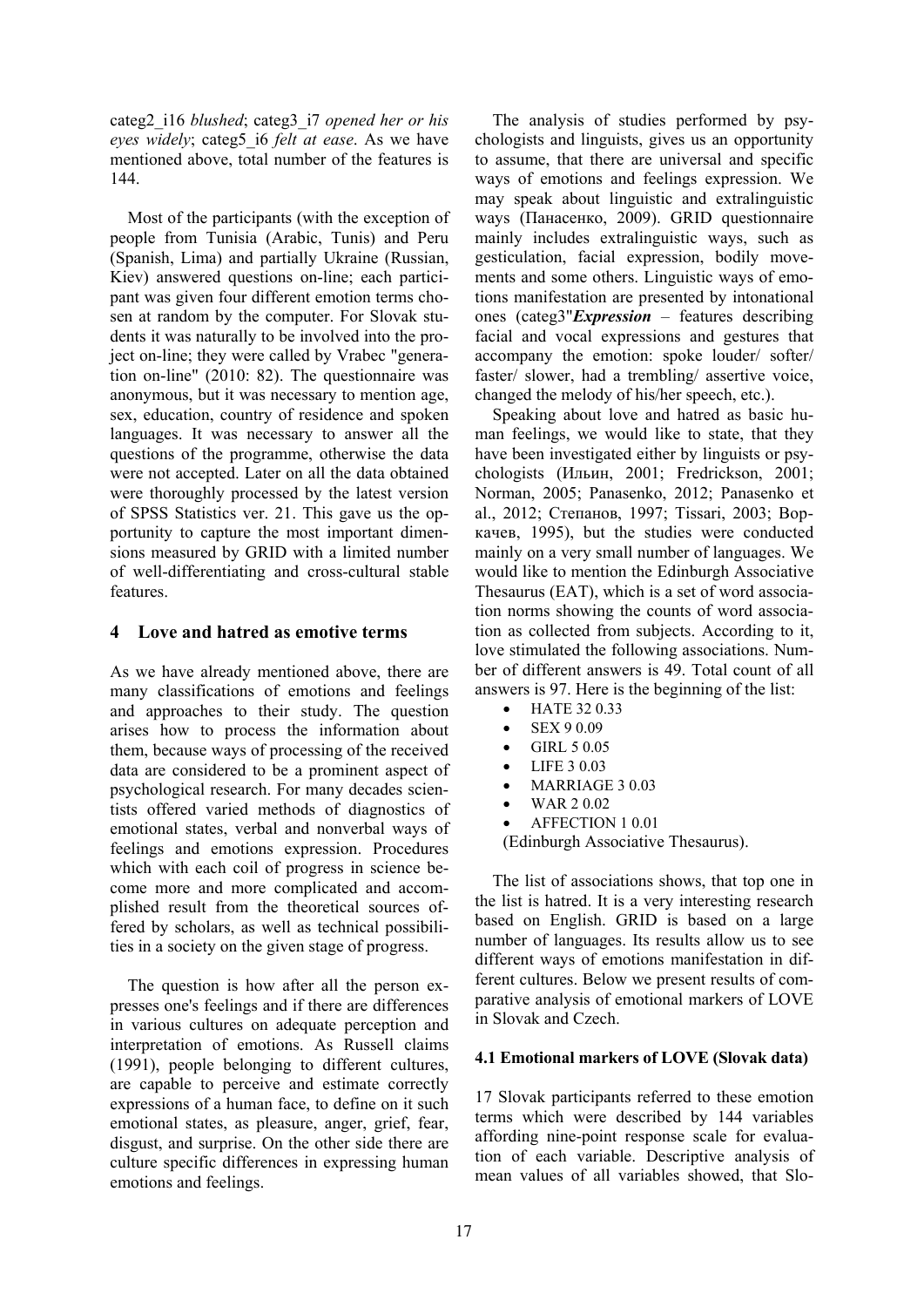vaks consider the terms "love, attachment" to be perceived by members of their culture mainly through positive characteristics, like something nice and pleasant (see table 1).

| number of category      | description                                     | mean |
|-------------------------|-------------------------------------------------|------|
| categ5 i1               | was in an intense emotional state               | 8,55 |
| categ3 i1               | smiled                                          | 8,50 |
| categ4 i35              | wanted to be tender, sweet, and kind            | 8,45 |
| categ5 i3               | felt good                                       | 8,36 |
| categ5 i2               | experienced the emotional state for a long time | 8,32 |
| categ2 $i\overline{12}$ | felt warm (whole body)                          | 8,32 |
| categ2 i7               | felt his/her heartbeat getting faster           | 8,27 |
| categ2 i16              | blushed                                         | 8.27 |
| categ5 i9               | felt energetic                                  | 8,18 |
| categ4 i39              | wanted to sing and dance                        | 8,14 |

# Table 1. List of top ten characteristics which were stated by Slovak participants as extremely common for *love markers*

Some characteristic of love markers were stated more common than the others (see table 2) (after Panasenko, Démuthová et al., 2012: 262).

| category                                                                               | number of feature | description                                                                                              | mean |
|----------------------------------------------------------------------------------------|-------------------|----------------------------------------------------------------------------------------------------------|------|
| features describing<br>the person's evalua-                                            | categ1 i6         | that was in itself<br>pleasant for the person<br>(independently of its<br>possible consequences)         | 7,23 |
| tion or appraisal of<br>the event, conscious<br>or not                                 | categ1 i18        | of which the conse-<br>quences were likely to<br>be positive, desirable<br>for the person<br>him/herself | 7,23 |
| features describing                                                                    | categ2 i12        | felt warm (whole body)                                                                                   | 8,32 |
| the bodily symptoms<br>that tend to occur<br>during the emotional<br>state             | categ2 i7         | felt his/her heartheat<br>getting faster                                                                 | 8,27 |
| features describing                                                                    | categ3 i1         | smiled                                                                                                   | 8,50 |
| facial and vocal<br>expressions and<br>gestures, that ac-<br>company the emo-<br>tion. | categ3 i22        | changed the melody of<br>his/her speech                                                                  | 7,14 |
| features describing<br>tendencies to behave                                            | categ4 i35        | wanted to be tender,<br>sweet, and kind                                                                  | 8,45 |
| in certain ways that<br>accompany the<br>emotion                                       | categ4 i39        | wanted to sing and<br>dance                                                                              | 8,14 |
| features describing<br>the subjective                                                  | categ5 i1         | was in an intense<br>emotional state                                                                     | 8,55 |
| experience that<br>characterizes the<br>emotion                                        | categ5 i3         | felt good                                                                                                | 8,36 |
| features describing<br>ways in which the                                               | categ6 i2         | showed a stronger<br>degree of emotion than<br>he/she actually felt                                      | 7,18 |
| emotion can be<br>regulated                                                            | categ6 i3         | showed a weaker<br>degree of emotion than<br>he/she actually felt                                        | 5,41 |
| some general fea-                                                                      | categ7_i2         | How frequently is this<br>state generally experi-<br>enced in your society                               | 7.00 |
| tures of the emotion<br>experienced                                                    | categ7 i3         | To what extent is it<br>socially accepted to<br>experience this emo-<br>tional state in your<br>society  | 7,36 |

# Table 2. Example of the first two the most common features in each category of *love markers* in Slovak sample

People under test were of different sex. Though the number of males and females was not equal, it is possible to find out how love is being described and evaluated by men and women. Table 3 presents very interesting results

of gender aspect of love evaluation and display (after Panasenko, Démuthová et al., 2012: 264).

| number of category | description                                                                                        | mean<br>male | mean<br>female | sig.  |
|--------------------|----------------------------------------------------------------------------------------------------|--------------|----------------|-------|
| categ1 i3          | that was essentially unpre-<br>dictable                                                            | 8,00         | 5,76           | 0,025 |
| categ1 i21         | of which the consequences<br>were likely to be negative,<br>undesirable for somebody<br>else       | 7,00         | 3,71           | 0,025 |
| categ1 i25         | with such consequences that<br>the person would be able to<br>live with them and adjust to<br>them | 7,20         | 5,00           | 0,025 |
| categ2 i13         | perspired, or had moist<br>hands                                                                   | 4,60         | 7,35           | 0,031 |
| categ3_i12         | withdrew from people or<br>things                                                                  | 5,80         | 2,65           | 0,025 |
| categ3 i13         | moved against people or<br>things                                                                  | 5,80         | 2,47           | 0,019 |
| categ3 i20         | produced a short utterance                                                                         | 5,80         | 3,12           | 0,015 |
| categ4 i16         | lacked the motivation to do<br>anything                                                            | 5,60         | 3,41           | 0.048 |
| categ4 i26         | wanted to do damage, hit, or<br>say something that hurts                                           | 5,20         | 2,12           | 0,006 |
| categ4 i27         | wanted to break contact<br>with others                                                             | 5,60         | 2,65           | 0,015 |
| categ5 i8          | felt negative                                                                                      | 5,40         | 2,82           | 0,048 |
| categ5 i9          | felt energetic                                                                                     | 7,00         | 8,53           | 0,011 |
| categ5_i12         | felt powerful                                                                                      | 6,60         | 8,47           | 0,048 |

#### Table 3. List of characteristics that differ in Slovak sample according to gender with respect to *love markers*

Contrary to common stereotypes, men scored significantly higher in data items connected with life change – they stated that love means that they are more ready to break contact with others (categ4\_i27), to withdraw from people or things (categ3\_i12), to adjust to the consequences (categ1\_i25), etc. more than women are. Notwithstanding gender differences in love evaluation, it is very interesting to state 7 common features which were in Slovak sample perceived identically by males and females. Love is for both genders something important in life what they head for (categ1 i10 and categ1 i11) and what they expect to get by God (or other supernatural power) (categ1 i15). They also have coincidence with some bodily symptoms  $(categ2 i10 - felt her or his breathing slowing)$ down, categ3\_i22 – changed the melody of her or his speech, categ3  $i24$  – spoke faster) (after Panasenko, Démuthová et al., 2012: 265).

# **4.2 Emotional markers of HATRED (Slovak data)**

21 Slovak participants referred to this emotion term which was described by 144 variables affording nine-point response scale for evaluation of each variable. Description of the tables can be the same as in love markers (see tables 1 and 2).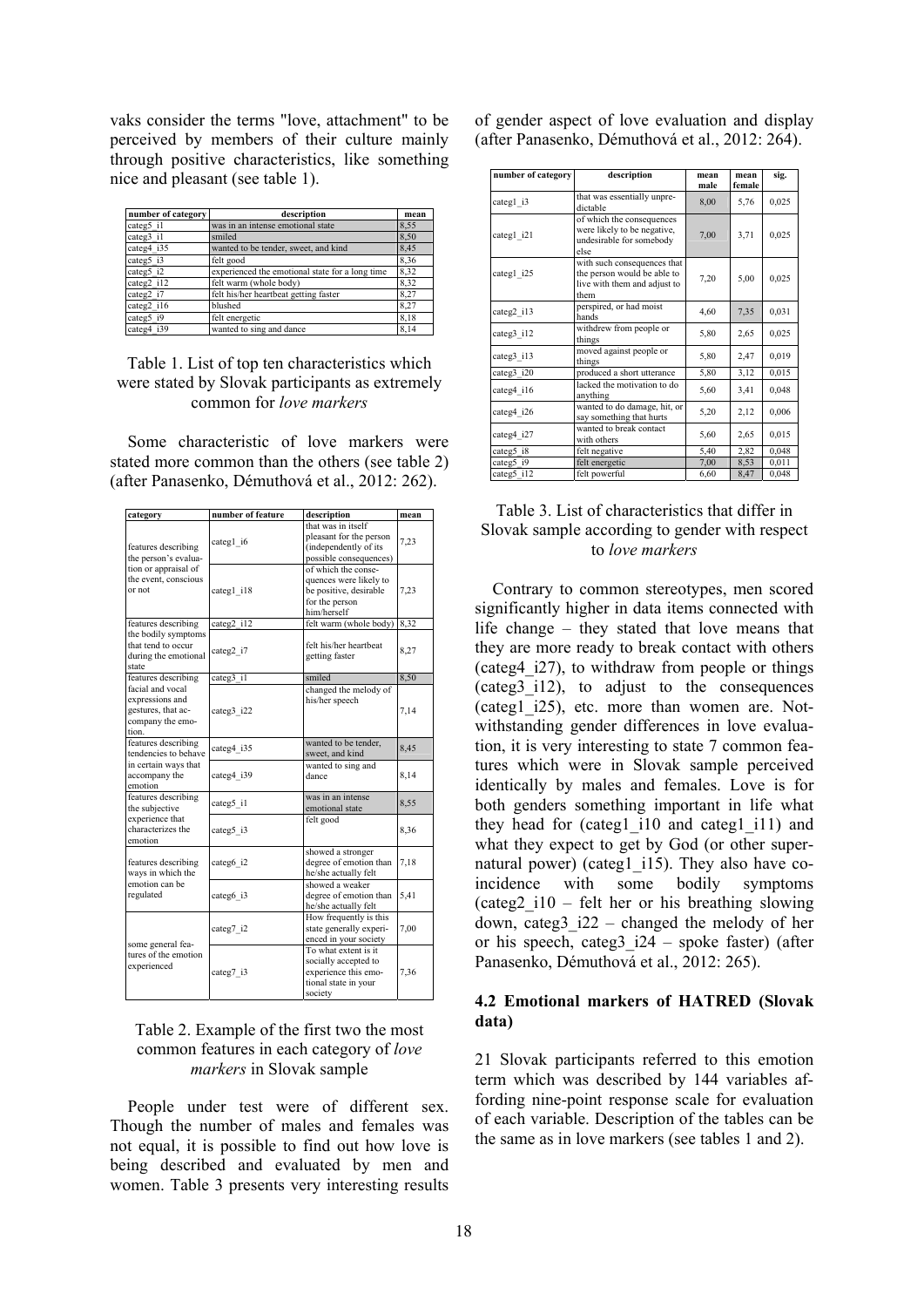| number of category | description                                     | mean |
|--------------------|-------------------------------------------------|------|
| categ4 i37         | wanted to destroy whatever was close            | 7,86 |
| categ5 i1          | was in an intense emotional state               | 7,43 |
| categ3 i13         | moved against people or things                  | 7,33 |
| categ2 i2          | felt weak limbs                                 | 7,29 |
| categ2 i9          | felt his/her muscles tensing (whole body)       | 7.24 |
| categ3 i15         | spoke louder                                    | 7.19 |
| categ4 i3          | felt the urge to stop what he/she was doing     | 7,19 |
| categ3 i22         | changed the melody of his/her speech            | 7,14 |
| categ3 i5          | frowned                                         | 7,14 |
| categ4 i26         | wanted to do damage, hit, or say something that | 7,10 |
|                    | hurts                                           |      |

#### Table 4. List of top ten characteristics which were stated by Slovak participants as extremely common for *hatred markers*

| category                                                                                    | number of feature | description                                                                                                                                                                                                                                                                       | mean |
|---------------------------------------------------------------------------------------------|-------------------|-----------------------------------------------------------------------------------------------------------------------------------------------------------------------------------------------------------------------------------------------------------------------------------|------|
| features describing<br>the person's evalua-<br>tion or appraisal of<br>the event. conscious | categ1_i20        | of which the conse-<br>quences were likely to<br>be negative, undesir-<br>able for the person<br>him/herself                                                                                                                                                                      | 6,95 |
| or not                                                                                      | categ1 i27        | that violated laws or<br>socially accepted norms                                                                                                                                                                                                                                  | 6,00 |
| features describing                                                                         | categ2 i2         | felt weak limbs                                                                                                                                                                                                                                                                   | 7,29 |
| the bodily symptoms<br>that tend to occur<br>during the emotional<br>state                  | categ2_i9         | felt his/her muscles<br>tensing (whole body)                                                                                                                                                                                                                                      | 7,24 |
| features describing<br>facial and vocal                                                     | categ3_i13        | moved against people<br>or things                                                                                                                                                                                                                                                 | 7,33 |
| expressions and<br>gestures, that ac-<br>company the emo-<br>tion.                          | categ3_i15        | spoke louder                                                                                                                                                                                                                                                                      | 7,19 |
| features describing<br>tendencies to behave                                                 | categ4 i37        | wanted to destroy<br>whatredver was close                                                                                                                                                                                                                                         | 7,86 |
| in certain ways that<br>accompany the<br>emotion                                            | categ4 i3         | felt the urge to stop<br>what he/she was doing                                                                                                                                                                                                                                    | 7,19 |
| features describing<br>the subjective                                                       | categ5_i1         | was in an intense<br>emotional state                                                                                                                                                                                                                                              | 7,43 |
| experience that<br>characterizes the<br>emotion                                             | categ5 i2         | experienced the emo-<br>tional state for a long<br>time                                                                                                                                                                                                                           | 7,10 |
| features describing<br>ways in which the                                                    | categ6_i2         | showed a stronger<br>degree of emotion than<br>he/she actually felt                                                                                                                                                                                                               | 6,43 |
| emotion can be<br>regulated                                                                 | categ6 il         | tried to control the<br>intensity of the emo-<br>tional feeling                                                                                                                                                                                                                   | 4,95 |
| some general fea-<br>tures of the emotion<br>experienced                                    | categ7 i1         | If a speaker of your<br>native language as<br>spoken in your country<br>or region uses the<br>following emotion<br>words to describe an<br>emotional experience,<br>how likely is it that<br>he/she will be changed<br>in a lasting way (due to<br>the emotional experi-<br>ence) | 4,95 |
|                                                                                             | categ7_i2         | How frequently is this<br>state generally experi-<br>enced in your society                                                                                                                                                                                                        | 4.29 |

Table 5. Example of the first two the most common features in each category of *hatred markers* in Slovak sample

Table 6 presents very interesting results of gender aspect of hatred evaluation and display.

| number of category | description                                                                                      | mean<br>male | mean<br>female | sig.  |
|--------------------|--------------------------------------------------------------------------------------------------|--------------|----------------|-------|
| categ1 i6          | that was in itself pleasant for<br>the person (independently of<br>its possible consequences)    | 6,00         | 2,94           | 0,011 |
| categ1 i7          | that was in itself pleasant for<br>somebody else (independently<br>of its possible consequences) | 6,00         | 2,75           | 0,008 |
| categ1 i12         | that was caused by chance                                                                        | 6,60         | 3,50           | 0,004 |
| categ1 i15         | that was caused by a super-<br>natural power (e.g., God,<br>ancestors, ghosts)                   | 6,60         | 4,44           | 0,040 |
| categ1<br>i27      | that violated laws or socially                                                                   | 4,80         | 7,56           | 0,015 |

|            | accepted norms                                           |      |      |       |
|------------|----------------------------------------------------------|------|------|-------|
| categ3 i6  | closed his/her eyes                                      | 3,00 | 5,69 | 0,032 |
| categ4 i2  | wanted the ongoing situation to<br>last or be repeated   | 4,60 | 2,19 | 0,032 |
| categ4 i12 | wanted someone to be there to<br>provide help or support | 6,00 | 3,00 | 0,015 |
| categ4 i31 | wanted to tackle the situation                           | 7,00 | 3,44 | 0,003 |
| categ4 i33 | wanted to take care of another<br>person or cause        | 4,80 | 2,19 | 0,011 |
| categ4 i34 | wanted to be near or close to<br>people or things        | 5,00 | 2,63 | 0,019 |
| categ4 i35 | wanted to be tender, sweet, and<br>kind                  | 4,80 | 1,25 | 0,015 |
| categ5 i3  | felt good                                                | 4,00 | 1,81 | 0,008 |
| categ5 i12 | felt powerful                                            | 6,20 | 3,44 | 0,032 |
| categ5 i16 | felt calm                                                | 5,20 | 2,06 | 0,008 |

# **Table 6.** List of characteristics that differ in Slovak sample according to gender with respect to *hatred markers*

SPSS allows us to present obtained information in a different way. Figure 1 shows the answer distribution of the first category from Table 6. In the left column there are women's answers and in the right column those of men. We can see that the markers for hatred in male and female understanding are extremely different: men want to tackle the situation, whereas women are sure that men's behaviour violates laws or socially accepted norms.  $\sim$ 



### **4.3 Emotional markers of LOVE (Czech data)**

17 Czech participants referred to these emotion terms which were described by 144 variables affording nine-point response scale for evaluation of each variable.

| description                               |                                                                                                                                               |
|-------------------------------------------|-----------------------------------------------------------------------------------------------------------------------------------------------|
| to what extent is it socially accepted to | 8,12                                                                                                                                          |
| experience this emotional state in your   |                                                                                                                                               |
|                                           | 8,06                                                                                                                                          |
|                                           |                                                                                                                                               |
|                                           | 7,94                                                                                                                                          |
| wanted to sing and dance                  | 7,82                                                                                                                                          |
| felt good                                 | 7,65                                                                                                                                          |
| 7,59                                      |                                                                                                                                               |
| repeated                                  |                                                                                                                                               |
| smiled                                    | 7,53                                                                                                                                          |
| changed the melody of his/her speech      | 7,47                                                                                                                                          |
| wanted to take care of another person or  | 7,47                                                                                                                                          |
| cause                                     |                                                                                                                                               |
| felt energetic                            | 7,41                                                                                                                                          |
|                                           | society<br>felt his/her heartbeat getting faster<br>wanted to be tender, sweet, and kind<br>wanted the ongoing situation to last or be<br>. . |

Table 7. List of top ten characteristics which were stated by Czech participants as extremely common for *love markers*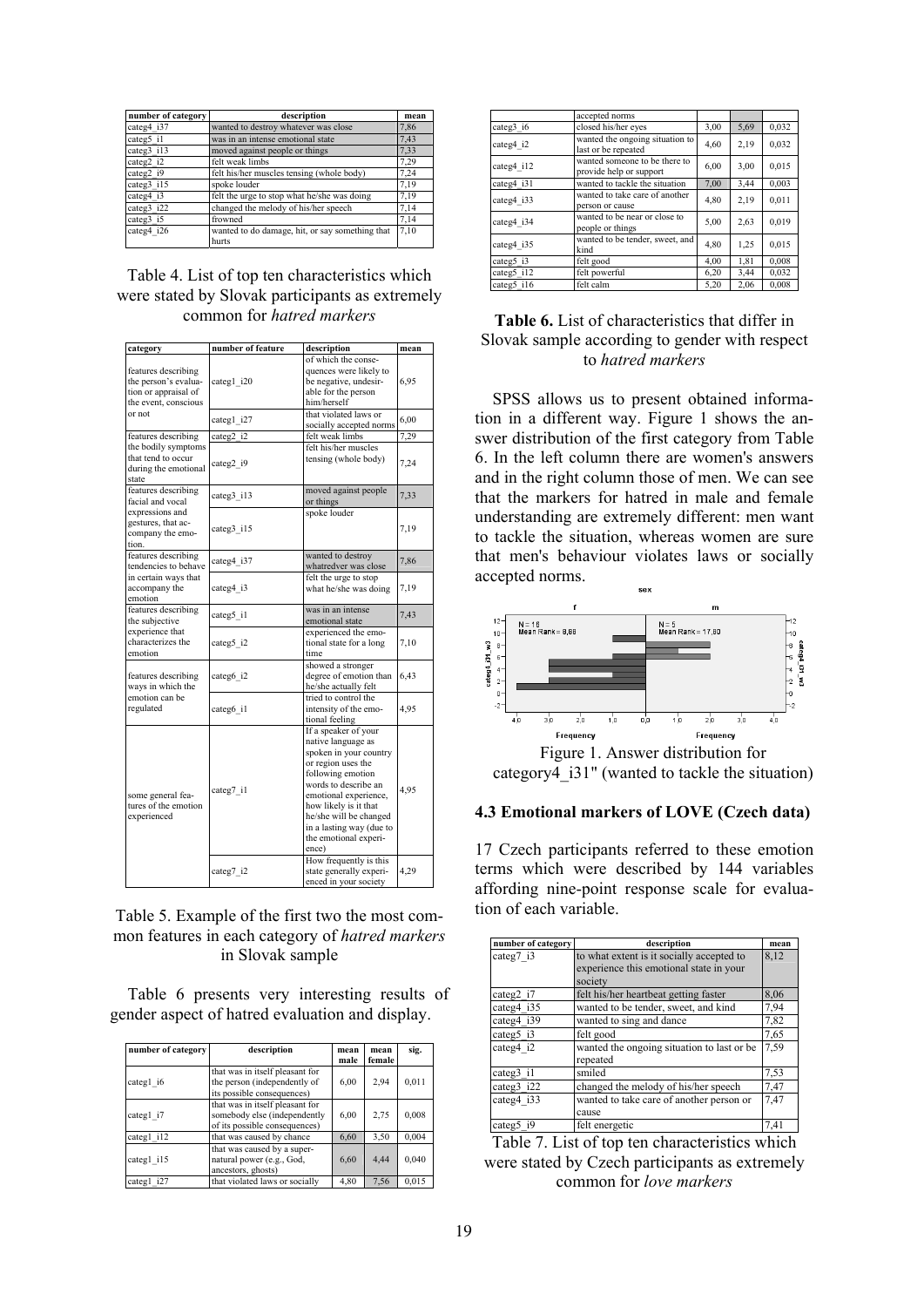In Czech sample only two characteristics (*state accepted in the society* and *felt her or his heartbeat getting faster*) scored in extreme values (mean 8,12 and 8,06); all others were perceived with central occurrence. Czechs evaluate features stated in GRID questionnaire less extremely which means they expect wide range of experiences when it comes to love. List of characteristics that were stated as the most common for "love" in Czech cultural group shows mainly positive features. They are connected with positive emotional feelings and caring tendencies (*wanted to comply to someone else's wishes*, *wanted to take care of another person*, *wanted to be tender, sweet, and kind*), and, what is more important, such a kind of the emotional behaviour is socially accepted in Czech society (after Panasenko, Démuthová et al., 2012: 266).

| category                                                                               | number of feature | description                                                                                              | mean |
|----------------------------------------------------------------------------------------|-------------------|----------------------------------------------------------------------------------------------------------|------|
| features describing<br>the person's evalua-                                            | categ1 i6         | that was in itself<br>pleasant for the person<br>(independently of its<br>possible consequences)         | 7,12 |
| tion or appraisal of<br>the event, conscious<br>or not                                 | categ1 i18        | of which the conse-<br>quences were likely to<br>be positive, desirable<br>for the person<br>him/herself | 7,12 |
| features describing<br>the bodily symptoms                                             | categ2 i7         | felt his/her heartbeat<br>getting faster                                                                 | 8,06 |
| that tend to occur<br>during the emotional<br>state                                    | categ2 i1         | felt shivers (in the neck,<br>or chest)                                                                  | 7,18 |
| features describing                                                                    | categ3 i1         | smiled                                                                                                   | 7,53 |
| facial and vocal<br>expressions and<br>gestures, that ac-<br>company the emo-<br>tion. | categ3 i22        | changed the melody of<br>his/her speech                                                                  | 7,47 |
| features describing<br>tendencies to behave                                            | categ4 i35        | wanted to be tender,<br>sweet, and kind                                                                  | 7,94 |
| in certain ways that<br>accompany the<br>emotion                                       | categ4 i39        | wanted to sing and<br>dance                                                                              | 7,82 |
| features describing                                                                    | categ5 i3         | felt good                                                                                                | 7,65 |
| the subjective<br>experience that<br>characterizes the<br>emotion                      | categ5 i9         | felt energetic                                                                                           | 7,41 |
| features describing<br>ways in which the                                               | categ6 i2         | showed a stronger<br>degree of emotion than<br>he/she actually felt                                      | 6,76 |
| emotion can be<br>regulated                                                            | categ6 i1         | tried to control the<br>intensity of the emo-<br>tional feeling                                          | 6.12 |
| some general fea-<br>tures of the emotion<br>experienced                               | categ7 i3         | to what extent is it<br>socially accepted to<br>experience this emo-<br>tional state in your<br>society  | 8.12 |
|                                                                                        | categ7 i2         | how frequently is this<br>state generally experi-<br>enced in your society                               | 7,18 |

Table 8. Example of the first two the most common features in each category of *love markers* in Czech sample

Table 9 presents interesting results of gender aspect of love evaluation and display (after Panasenko, Démuthová et al., 2012: 269).

| number of category | description                                                  | mean<br>male | mean<br>female 1 | sig.  |
|--------------------|--------------------------------------------------------------|--------------|------------------|-------|
| categ1 i5          | that was inconsistent with the<br>expectations of the person | 7.20         | 4.25             | 0.027 |

| categ1 i6  | that was in itself pleasant for<br>the person (independently of<br>its possible consequences)         | 4,80 | 8,08 | 0,037 |
|------------|-------------------------------------------------------------------------------------------------------|------|------|-------|
| categ1 i18 | of which the consequences<br>were likely to be positive,<br>desirable for the person<br>him/herself   | 5,00 | 8,00 | 0,048 |
| categ1 i19 | of which the consequences<br>were likely to be positive.<br>desirable for somebody else               | 5,00 | 7,67 | 0,048 |
| categ1 i20 | of which the consequences<br>were likely to be negative,<br>undesirable for the person<br>him/herself | 6,20 | 2,17 | 0,014 |
| categ1 i29 | where the person was treated<br>unjustly (and felt offended)                                          | 4,80 | 2,08 | 0,019 |
| categ3 i12 | withdrew from people or<br>things                                                                     | 3,80 | 2,33 | 0,048 |
| categ4 i7  | wanted to be in control of the<br>situation                                                           | 6,20 | 3,50 | 0,037 |
| categ4 i8  | wanted to take initiative<br>him/herself                                                              | 6,80 | 4,33 | 0,037 |

# Table 9. List of characteristics that differ in Czech sample according to gender with respect to *love markers*

From the data presented in Table 9 we see that for men love is perceived as something, that was inconsistent with the expectations of the person; whereas for women – as something that was in itself pleasant for the person (independently of its possible consequences) and of which the consequences were likely to be positive, desirable for the person him/herself.

## **4.4 Emotional markers of HATRED (Czech data)**

24 Czech participants referred to these emotion terms which were described by 144 variables affording nine-point response scale for evaluation of each variable (see Tables 1 and 2).

| number of category    | description                                                  | mean |
|-----------------------|--------------------------------------------------------------|------|
| categ4 i37            | wanted to destroy whatever was close                         | 6,58 |
| categ4 i19            | wanted to flee                                               | 6,33 |
| categ4 i36            | wanted to run away in whatever direction                     | 6,33 |
| categ3 i15            | spoke louder                                                 | 6,33 |
| categ5 il             | was in an intense emotional state                            | 6,21 |
| categ4 i26            | wanted to do damage, hit, or say something that<br>hurts     | 6,13 |
| categ4 i20            | wanted to keep or push things away                           | 6,13 |
| categ5 i18            | felt bad                                                     | 6,04 |
| categ1 i29            | where the person was treated unjustly (and felt<br>offended) | 6,00 |
| categ <sub>2</sub> i3 | got pale                                                     | 5,96 |

Table 10. List of top ten characteristics which were stated by Czech participants as extremely common for *hatred markers* 

| category                                                                                              | number of feature | description                                                                              | mean |
|-------------------------------------------------------------------------------------------------------|-------------------|------------------------------------------------------------------------------------------|------|
| features describing<br>the person's evalua-<br>tion or appraisal of<br>the event, conscious<br>or not | categl i29        | where the person was<br>treated unjustly (and<br>felt offended)                          | 6,00 |
|                                                                                                       | categ1 i26        | that was inconsistent or<br>incongruent with the<br>person's own standards<br>and ideals | 5,83 |
| features describing                                                                                   | categ2 i3         | got pale                                                                                 | 5,96 |
| the bodily symptoms<br>that tend to occur<br>during the emotional<br>state                            | categ2 i1         | felt shivers (in the neck,<br>or chest)                                                  | 5,92 |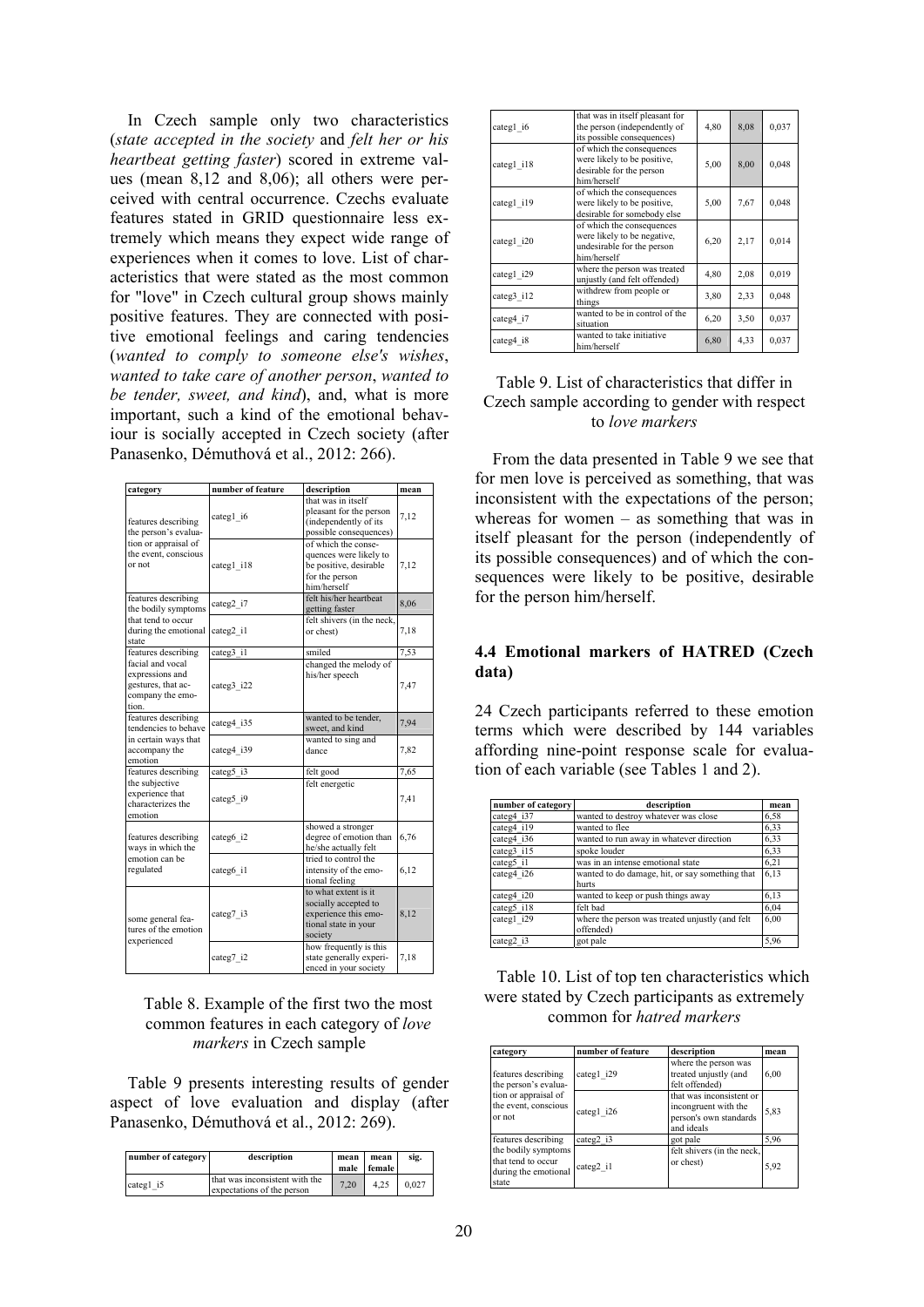| features describing                                      | categ3 i15 | spoke louder                                | 6,33                                                 |
|----------------------------------------------------------|------------|---------------------------------------------|------------------------------------------------------|
| facial and vocal<br>expressions and                      |            | had a trembling voice                       |                                                      |
| gestures, that ac-                                       | categ3 i17 |                                             |                                                      |
| company the emo-                                         |            |                                             |                                                      |
| tion                                                     |            |                                             |                                                      |
| features describing                                      |            | wanted to destroy                           |                                                      |
| tendencies to behave                                     | categ4 i37 | whatever was close                          |                                                      |
| in certain ways that                                     |            | wanted to flee                              |                                                      |
| accompany the                                            | categ4 i19 |                                             |                                                      |
| emotion                                                  |            |                                             |                                                      |
| features describing<br>the subjective                    | categ5 i1  | was in an intense<br>emotional state        | 6,21                                                 |
| experience that                                          |            | felt bad                                    |                                                      |
| characterizes the                                        | categ5 i18 |                                             |                                                      |
| emotion                                                  |            |                                             |                                                      |
| features describing                                      | categ6 i2  | showed a stronger<br>degree of emotion than |                                                      |
| ways in which the                                        |            | he/she actually felt                        | 5,63<br>6,58<br>6,33<br>6.04<br>5,88<br>5,58<br>5,88 |
| emotion can be                                           |            | tried to control the                        |                                                      |
| regulated                                                | categ6 i1  | intensity of the emo-                       |                                                      |
|                                                          |            | tional feeling                              |                                                      |
|                                                          |            | If a speaker of your                        |                                                      |
|                                                          |            | native language as                          |                                                      |
|                                                          |            | spoken in your country                      |                                                      |
| some general fea-<br>tures of the emotion<br>experienced |            | or region uses the fol-                     |                                                      |
|                                                          |            | lowing emotion words<br>to describe an emo- |                                                      |
|                                                          | categ7 i1  | tional experience, how                      |                                                      |
|                                                          |            | likely is it that he/she                    |                                                      |
|                                                          |            | will be changed in a                        |                                                      |
|                                                          |            | lasting way (due to the                     |                                                      |
|                                                          |            | emotional experience)                       |                                                      |
|                                                          |            | How frequently is this                      | 4.00                                                 |
|                                                          | categ7 i2  | state generally experi-                     |                                                      |
|                                                          |            | enced in your society                       |                                                      |

# Table 11. Example of the first two most common features in each category of *hatred markers* in Czech sample

Table 12 presents interesting results of gender aspect of hatred display. According to the data, the way of displaying hatred for men is the intention to do damage, hit, or say something that hurts; whereas in female answers we find the variety of choice: to frown, to want to break contact with others and to do damage, hit, or say something that hurts (the last one coincides with men's opinion).

| number of category      | description                                                                                   | mean<br>male | mean<br>female | sig.    |
|-------------------------|-----------------------------------------------------------------------------------------------|--------------|----------------|---------|
| categ1 i6               | that was in itself pleasant for<br>the person (independently of<br>its possible consequences) | 4,22         | 1,40           | 0,012   |
| categ1_i10              | that was important and relevant<br>for the person's goals or needs                            | 3,94         | 2,00           | 0,046   |
| categ1_i17              | of which the consequences<br>were predictable                                                 | 5,11         | 2,60           | 0,046   |
| categ1_i22              | that required an immediate<br>response                                                        | 5,33         | 3,00           | 0,009   |
| $categ1$ <sub>128</sub> | where the person was at the<br>center of attention                                            | 5,39         | 2,60           | 0,015   |
| categ3_i1               | smiled                                                                                        | 3,67         | 1,40           | 0,030   |
| categ3_i5               | frowned                                                                                       | 5,06         | 7,80           | 0,019   |
| categ4 i10              | wanted to hand over the<br>initiative to someone else                                         | 4,22         | 2,20           | 0,046   |
| categ4_i18              | lacked the motivation to pay<br>attention to what was going on                                | 4,50         | 2,40           | 0,024   |
| categ4_i26              | wanted to do damage, hit, or<br>say something that hurts                                      | 5,50         | 7,80           | 0,046   |
| categ4 i27              | wanted to break contact with<br>others                                                        | 5,17         | 7,80           | 0,024   |
| categ5_i6               | felt at ease                                                                                  | 5,11         | 1,80           | 4,16E-4 |
| categ4 i39              | wanted to sing and dance                                                                      | 3,39         | 1,40           | 0,009   |
| categ4 i35              | wanted to be tender, sweet, and<br>kind                                                       | 4,06         | 1,80           | 0,037   |
| categ5 i3               | felt good                                                                                     | 4,00         | 1,80           | 0,030   |

# Table 12. List of characteristics that differ in Czech sample according to gender with respect to *hatred markers*

#### **5 Discussion and conclusion**

After the identification typical features of love and hatred in Slovak and Czech sample, we tried to identify the differences between these two nations. As we see from table 13 Czech and Slovak sample in *love markers* mainly coincide and are connected with <u>emotional state</u> (categ5  $i1$  – was in an intense emotional state and categ5  $i2 - ex$ perienced the emotional state for a long time) and features regarding the bodily symptoms that tend to occur during the ensuing emotional state (categ2\_i16 – blushed). As it comes from the table, to love means for Czechs and Slovaks to be in an intense emotional state. Czech and Slovaks also think that love is connected with experiencing the emotional state for a long time.

| number of category      | description                                                                                     | mean<br>Slovak | mean<br>Czech | sig.    |
|-------------------------|-------------------------------------------------------------------------------------------------|----------------|---------------|---------|
| categ1 i8               | that was in itself unpleasant for<br>the person (independently of<br>its possible consequences) | 4,77           | 2,41          | 0,014   |
| categ2_i2               | felt weak limbs                                                                                 | 6,18           | 4,18          | 0,023   |
| categ2 i11              | felt his/her breathing getting<br>faster                                                        | 7.95           | 6,06          | 0,003   |
| categ2 i13              | perspired, or had moist hands                                                                   | 6,73           | 4,53          | 0,025   |
| categ2_i14              | sweated (whole body)                                                                            | 6,50           | 4,53          | 0,013   |
| categ2 i15              | felt hot (puff of heat, cheeks or<br>chest)                                                     | 7.91           | 5,47          | 0,001   |
| categ2 i16              | blushed                                                                                         | 8,27           | 6,47          | 0,021   |
| categ3_ $i\overline{2}$ | felt his/her jaw drop                                                                           | 7,05           | 3,82          | 5,45E-4 |
| categ3 i7               | opened his/her eyes widely                                                                      | 6,45           | 3,29          | 3,40E-5 |
| categ4 i5               | felt inhibited or blocked                                                                       | 5,77           | 4,35          | 0,031   |
| categ4 i14              | wanted to move                                                                                  | 6,55           | 3,41          | 9,74E-5 |
| categ4 i20              | wanted to keep or push things<br>away                                                           | 7,41           | 4,00          | 3,401-5 |
| categ4 i25              | wanted to make up for what<br>he/she had done                                                   | 5,50           | 3,53          | 0,031   |
| categ4 i34              | wanted to be near or close to<br>people or things                                               | 7,91           | 5,82          | 0,018   |
| categ4 i38              | wanted to act, whatever action<br>it might be                                                   | 7,68           | 5,53          | 0,002   |
| categ5 i1               | was in an intense emotional<br>state                                                            | 8,55           | 6,59          | 0,017   |
| categ5 i2               | experienced the emotional state<br>for a long time                                              | 8,32           | 6,59          | 0,010   |
| categ5 i11              | felt restless                                                                                   | 6,59           | 4,24          | 0,001   |
| categ5_i7               | felt powerless                                                                                  | 5,00           | 2,94          | 0,045   |
| categ6 i3               | showed a weaker degree of<br>emotion than he/she actually<br>felt                               | 5,41           | 3,59          | 0,027   |

#### Table 13. List of characteristics that differ in Czech and Slovak sample of *love markers*

Table 14 shows that hatred display by Slovaks and Czechs is different.

| number of category | description                                              | mean<br>Slovak | mean<br>Czech | sig.  |
|--------------------|----------------------------------------------------------|----------------|---------------|-------|
| categ1 i22         | that required an immediate<br>response                   | 6,48           | 4,83          | 0,020 |
| categ1 i30         | where the person was in danger<br>(experienced a threat) | 6,86           | 5,26          | 0,041 |
| categ2 i2          | felt weak limbs                                          | 7,29           | 5,00          | 0,001 |
| categ2 i8          | felt his/her muscles relaxing<br>(whole body)            | 3.33           | 4,74          | 0,025 |
| categ2 i9          | felt his/her muscles tensing<br>(whole body)             | 7,24           | 4,87          | 0,001 |
| categ2 i13         | perspired, or had moist hands                            | 5,71           | 4,17          | 0,015 |
| categ2 i15         | felt hot (puff of heat, cheeks or<br>chest)              | 6,52           | 4,48          | 0,008 |
| categ2 i16         | blushed                                                  | 6,86           | 4,43          | 0,004 |
| categ3 i4          | felt his/her eyebrows go up                              | 6,48           | 4,39          | 0,007 |
| categ3 i5          | frowned                                                  | 7,14           | 5,65          | 0,035 |
| categ3 i10         | made abrupt body movements                               | 5,71           | 4,13          | 0,047 |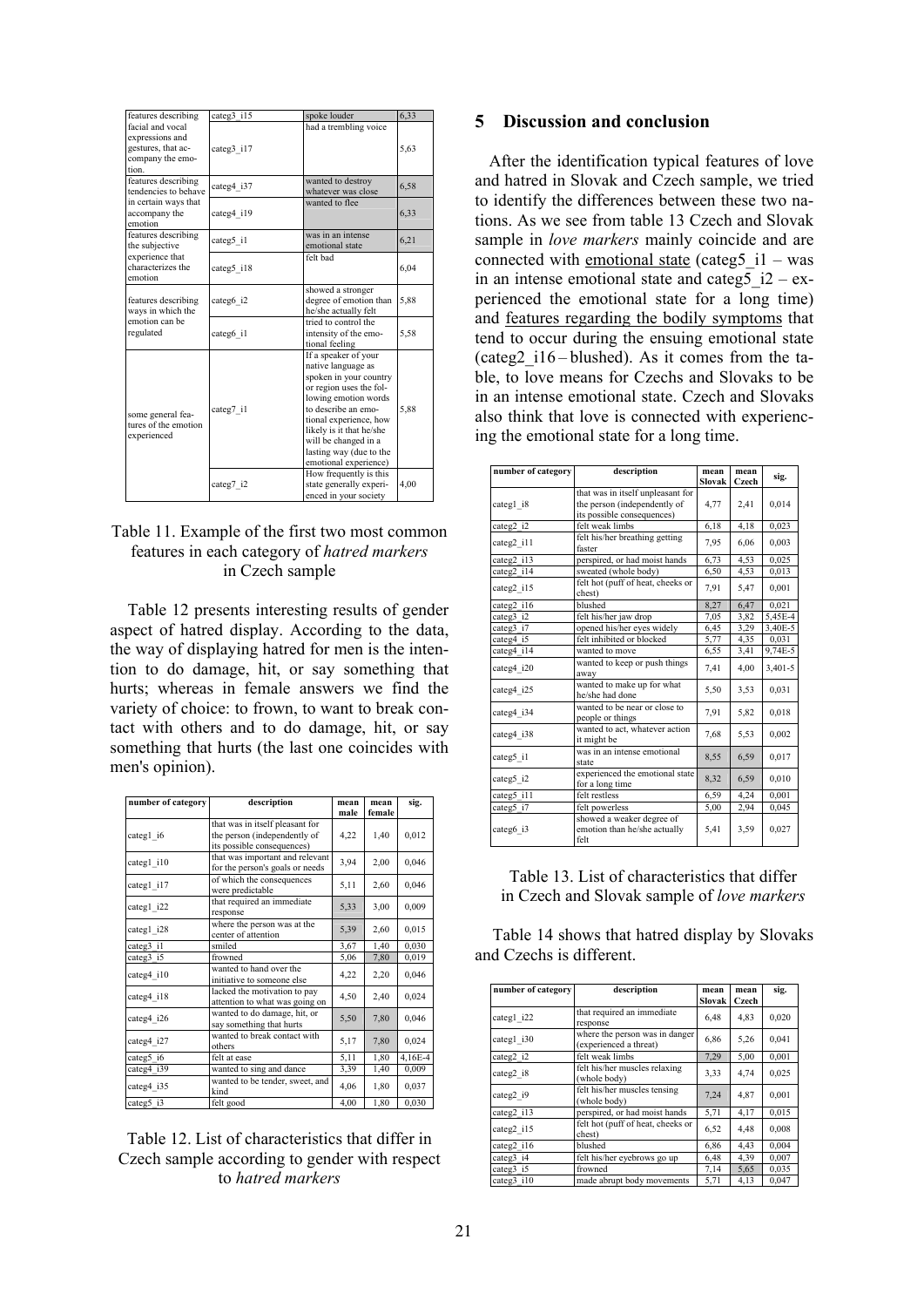| categ3 i12 | withdrew from people or<br>things                  | 6,24 | 4,61 | 0,040 |
|------------|----------------------------------------------------|------|------|-------|
| categ3 i13 | moved against people or things                     | 7,33 | 5,22 | 0,008 |
| categ3 i24 | spoke faster                                       | 6,57 | 5,00 | 0,046 |
| categ4 i3  | felt the urge to stop what<br>he/she was doing     | 7,19 | 5,13 | 0,012 |
| categ4 i35 | wanted to be tender, sweet, and<br>kind            | 2,10 | 3,57 | 0,002 |
| categ4 i39 | wanted to sing and dance                           | 1,81 | 2,96 | 0,002 |
| categ5 i2  | experienced the emotional state<br>for a long time | 7,10 | 5,39 | 0,039 |
| categ5 i3  | felt good                                          | 2,33 | 3,52 | 0,018 |
| categ5 i5  | felt submissive                                    | 2,81 | 5,52 | 0,001 |
| categ5 i11 | felt restless                                      | 6,57 | 4,78 | 0,019 |
| categ5 i16 | felt calm                                          | 2,81 | 4,00 | 0,048 |
| categ5 i18 | felt bad                                           | 4,62 | 6,04 | 0,044 |

Table 14. List of characteristics that differ in Czech and Slovak sample of *hatred markers*

For Slovaks hatred is associated with category 3 (*expressions*), which also includes movements and category 2 (*bodily symptoms* – felt weak limbs; felt his/her muscles tensing (whole body). Czechs connect it with category 3 (*expressions*) – categ3\_i5" – *features describing facial and vocal expressions and gestures that accompany the emotion* (frowned) and category 5 – *subjective feeling* (felt submissive, felt bad).

Figure 2 shows the answer distribution of the category 2\_i2 from table 14, which has high scores in Slovak data. In the left column there are answers from Czech data and in the right column there are answers from Slovak data. We can see the differences between Slovak and Czech answers (for hatred).



We have made only the first steps in the direction of emotion study in a very limited way: two emotion terms (love and hatred), two West Slavic languages, but results obtained from GRID give us opportunity to describe crosscultural similarities and differences of the emotion terms. Experimental data show that these are two different cultures and the ways of understanding, evaluation, perceiving love, relation to a partner are different. Thanks to SPSS-based approach we can specify extralinguistic means of emotions and feeling manifestation, which are important in cross-cultural research. In general, we can compare answers of people according to their gender, age and country – characteristics

which were perceived identically and in a different way; we can find top ten characteristics which were stated by Slovak and Czech participants as extremely common (ranks from 8 to 9); we can specify features of significant correlation with one of seven categories and features it includes. In particular, in Slovak GRID data we see that mainly **emotional state** prevails (wanted to be tender, sweet, and kind; was in an intense emotional state; experienced the emotional state for a long time felt good; felt energetic) as well as **bodily symptoms and movements** (felt her or his heartbeat getting faster; felt warm (whole body); wanted to sing and dance). From Czech GRID data we may speak about such prevailing features as **facial expressions and gestures** (smile), **vocal expression** (changes of speech melody), **bodily symptoms and movements** (felt her or his heartbeat getting faster; wanted to sing and dance).

As far as GRID database includes 23 languages with their regional varieties our next step will be a cross-cultural study of emotive terms in languages of different families and study of ways of expressing emotions and feelings with the help of language means, i.e., semantics, syntax and intonation.

# **References**

- Geoffrey L*.* Ahem and Gary E. Schwarz. 1979. Differential Lateralization for Positive and Negative Emotion. *Neuropsycholology*, 16 (6):561-571.
- *Components of Emotional Meaning. A Sourcebook.* 2013. Johnny Fontaine, Klaus R. Scherer & Cristina Soriano (eds.). Oxford, Oxford University Press, UK.
- Randolph R. Cornelius. 1996. *The science of emotion: Research and tradition in the psychology of emotions.* Englewood Cliffs, Prentice-Hall, NJ, US.
- Olga Byessonova (Бессонова О.) (2009). Сoncepts of Emotions in the Structure of English Evaluative Thesaurus. *Studia Germanica et Romanica*, 11(1): 256-265. (in Russian).
- Boris I. Dodonov (Додонов Б.И.). 1975. Classification of Emotions under the Investigation of Personality Emotional Tension. *Voprosy Psychologiyi*, 6:21-33. (in Russian).
- *Edinburgh Associative Thesaurus*. Available at: (http://www.eat.rl.ac.uk).
- Phoebe Ellsworth and Randolph M. Nesse. 2009. Evolution, Emotions, and Emotional Disorders. *American Psychologist*, 64 (2):129-39.